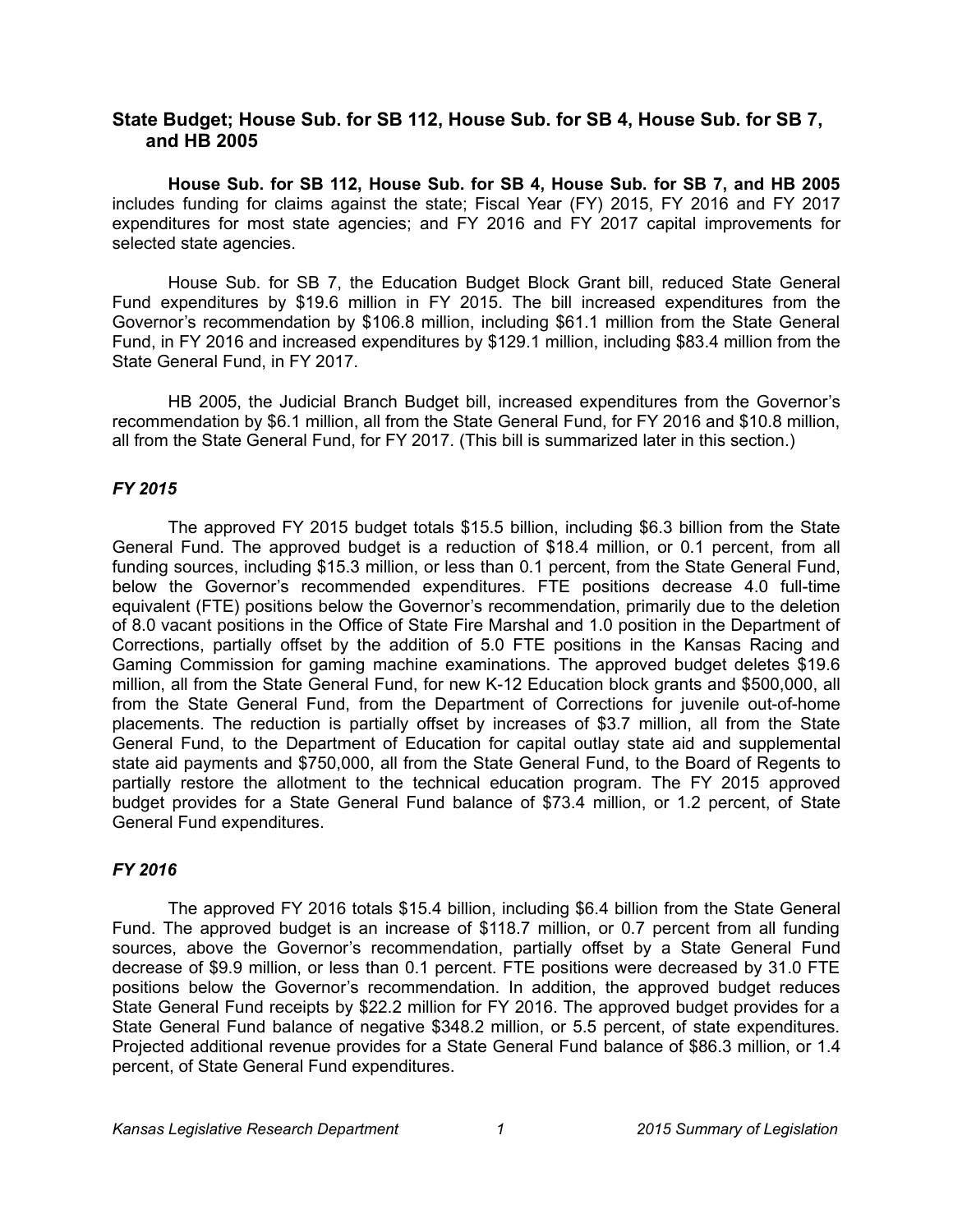The approved adjustments to the Governor's FY 2016 recommendations include these:

- Adjusted for the new spring estimate for all human services caseloads, which was included as part of the Governor's Budget Amendment (GBA) of April 23, is an **all funds decrease of \$58.6 million and an increase of \$3.8 million from the State General Fund**, as compared to the Governor's recommended budget. The estimate for the Temporary Assistance to Needy Families program is a decrease of \$703,000 all from federal funds. The number of families receiving services is expected to decrease at a faster rate than Overview of House Sub. for SB 112 - Mega/Omnibus Appropriations Bill 1 reported had been anticipated in the fall estimate. Expenditures for foster care are increased by \$3.8 million from all funding sources, including \$16.7 million from the State General Fund. The increase in all funds is attributable to an increase in the cost of the contract, while the number of children anticipated to be in the foster care system is unchanged from the fall estimate. The current estimate for FY 2016 includes the addition of \$12.0 million, all from the State General Fund, to provide for adequate cash flow for the program. The estimate for **Department of Corrections/Juvenile Services** out-of-home placements is decreased by \$1.3 million, including \$400,000 from the State General Fund, based on fewer children in the program;
- Added \$106.8 million, including \$61.1 million from the State General Fund, for new K-12 Education block grants **(House Sub. for SB 7)**;
- Added \$26.0 million, all from the State General Fund, to reflect the difference between the Governor's original estimate of savings for bonding \$1.5 billion in Kansas Public Employees Retirement System (KPERS) unfunded liability with SB 228, as passed, which bonds \$1.0 billion. The bill, as passed, reduces State General Fund expenditures by \$13.6 million in FY 2016;
- Added \$18.7 million, all from the State General Fund, to reject GBA No. 1, Item 7 for the Health Care Access Improvement Fund for the increase in the health care provider assessment from 1.83 percent to 2.55 percent for FY 2016;
- Added \$17.5 million, all from the State General Fund, to ensure the block grant general state aid to school districts remains as estimated in Senate Sub. for HB 7 for FY 2016;
- Added \$6.1 million, all from the State General Fund, for the **Judiciary** budget **(HB 2005)**;
- Added \$3.0 million, all from the State General Fund, for the **Legislature** to procure professional consulting services to assist in a review and evaluation of state government, examining agency core functions, procedures, and efficiencies for FY 2016;
- Added \$750,000, all from the State General Fund, for the Incentive for Technical Education for FY 2016;
- Added \$770,000, all from the State General Fund, for a new forensic program at **Washburn University** for FY 2016;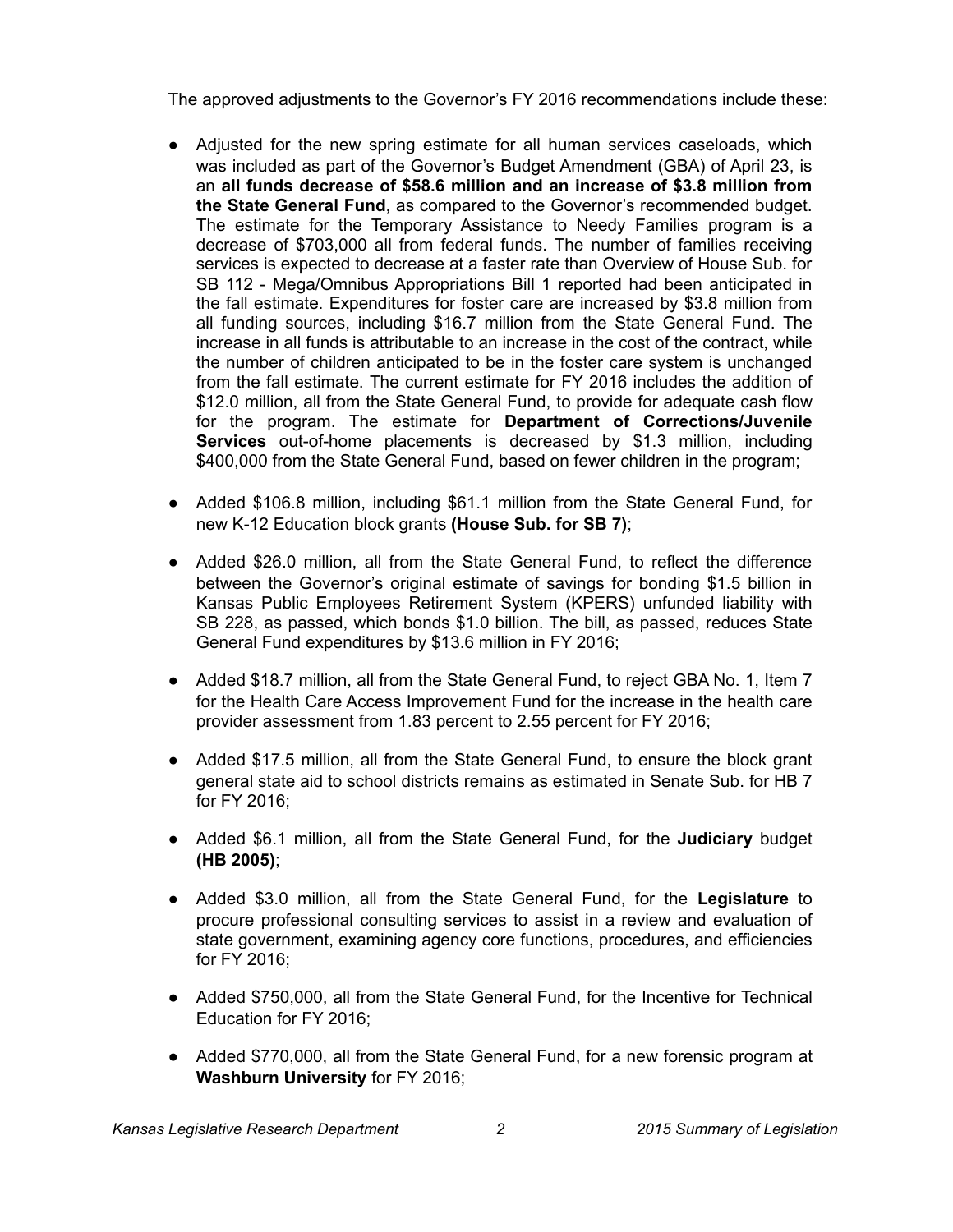- Added \$500,000, all from the State General Fund, for operational expenditures at **Osawatomie State Hospital** for FY 2016;
- Deleted \$11.3 million, all from the State General Fund, to suspend employer contributions to the KPERS Group Insurance Fund, or Death and Disability Fund, for the final seven pay periods for FY 2016;
- Deleted \$62.0 million, including \$133.4 million from the State General Fund, and added \$44.3 million for the Medical Assistance Fund to adjust funding to implement the health maintenance organization (HMO) privilege fee changes at 3.31 percent (see Senate Sub. for HB 2281) and reduced State General Fund revenue for the proposed managed care organization (MCO) privilege fee by \$29.2 million; and
- Deleted \$1.2 million, all from the State General Fund, for estimated savings in the **Department of Corrections** for implementation of HB 2051, which increases the amount of program credit any offender can earn from 60 days to 90 days for FY 2016.

## *FY 2017*

The approved FY 2017 totals \$15.8 billion, including \$6.4 billion from the State General Fund. The approved budget is an increase of \$150.5 million, or 0.9 percent, from all funding sources, including a State General Fund increase of \$22.3 million, or 0.1 percent, above the Governor's recommendation. FTE positions were decreased by 31.0 FTE positions below the Governor 's recommendation. The approved budget provides for a State General Fund balance of negative \$290.5 million, or 4.5 percent, of state expenditures. Projected additional revenue provides for a State General Fund balance of \$200.9 million, or 3.1 percent, of State General Fund expenditures.

The approved adjustments to the Governor's FY 2017 recommendations include these:

- Adjusted for the new spring estimate for all human services caseloads, which was included as part of the GBA of April 23, an **all funds decrease of \$71.0 million from all funding sources and \$6.4 million from the State General Fund**, as compared to the Governor's recommended budget. The estimate for the Temporary Assistance to Needy Families program is a decrease of \$503,000 all from federal funds. The number of families receiving services is expected to decrease at a faster rate than had been anticipated in the fall estimate. Expenditures for foster care are increased by \$7.1 million from all funding sources and \$7.5 million from the State General Fund. The increase in all funds is attributable to an increase in the cost of the contract and a slight increase in the number of children anticipated to be in the foster care system. The estimate for the **Department of Corrections/Juvenile Services** out-of-home placements is increased by \$224,000, including \$154,000 from the State General Fund, to reflect a slightly higher cost per child;
- Added \$129.1 million, including \$83.4 million from the State General Fund, for new K-12 Education block grants **(House Sub. for SB 7)**;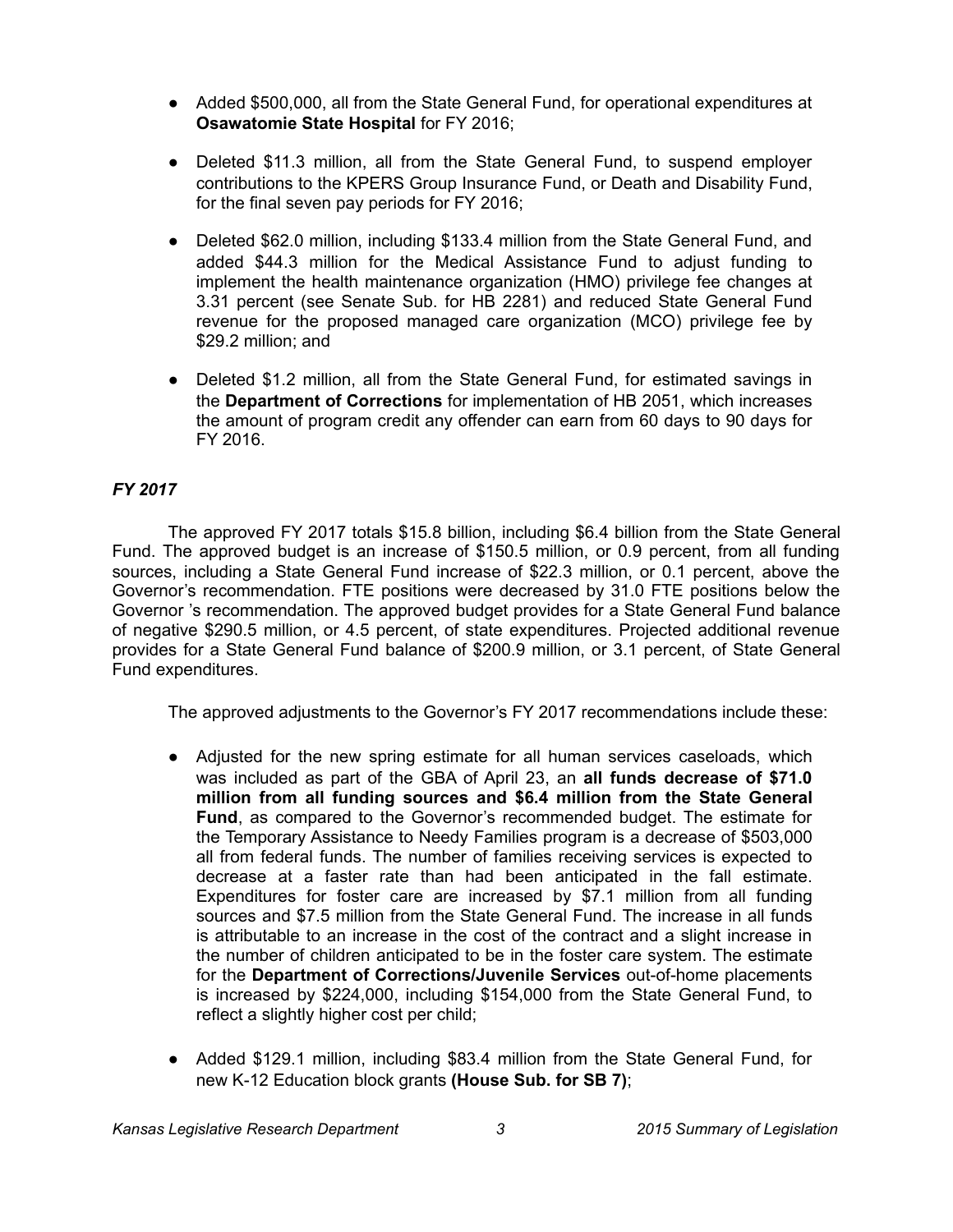- Added \$57.3 million, all from the State General Fund, to reflect the difference between the Governor's original estimate of savings for bonding \$1.5 billion in KPERS unfunded liability and SB 228 as enacted, which bonds \$1.0 billion in liability. The bill as passed reduces State General Fund expenditures by \$35.6 million in FY 2017;
- Added \$18.7 million, all from the State General Fund, to reject GBA No. 1, Item 7 for the Health Care Access Improvement Fund for the increase in the health care provider assessment from 1.83 percent to 2.55 percent for FY 2017 (see Senate Sub. for HB 2281);
- Added \$10.8 million, all from the State General Fund, for the **Judiciary** budget **(HB 2005)**;
- Added \$750,000, all from the State General Fund, for the Incentive for Technical Education for FY 2017;
- Added \$770,000, all from the State General Fund, for a new forensic program at **Washburn University** for FY 2017;
- Added \$500,000, all from the State General Fund, for operational expenditures at **Osawatomie State Hospital** for FY 2017;
- Deleted \$59.2 million, including \$136.6 million from the State General Fund, and added \$51.5 million from the Medical Assistance Fee Fund, adjusted funding to implement the HMO privilege fee changes at 3.31 percent, and reduced State General Fund revenue for the proposed MCO privilege fee by \$30.5 million;
- Deleted \$13.6 million, including \$11.5 million from the State General Fund, to suspend employer contributions to the KPERS Group Insurance Fund, or Death and Disability Fund, for the final seven pay periods for FY 2017;
- Deleted \$2.5 million, all from the State General Fund, in the **Department of Corrections** budget for estimated savings for implementation of HB 2051 for FY 2017; and
- Added language limiting Regents institutions tuition increase at the revised 2016 school year rate adding the Consumer Price Index plus 2.0 percent for FY 2017.